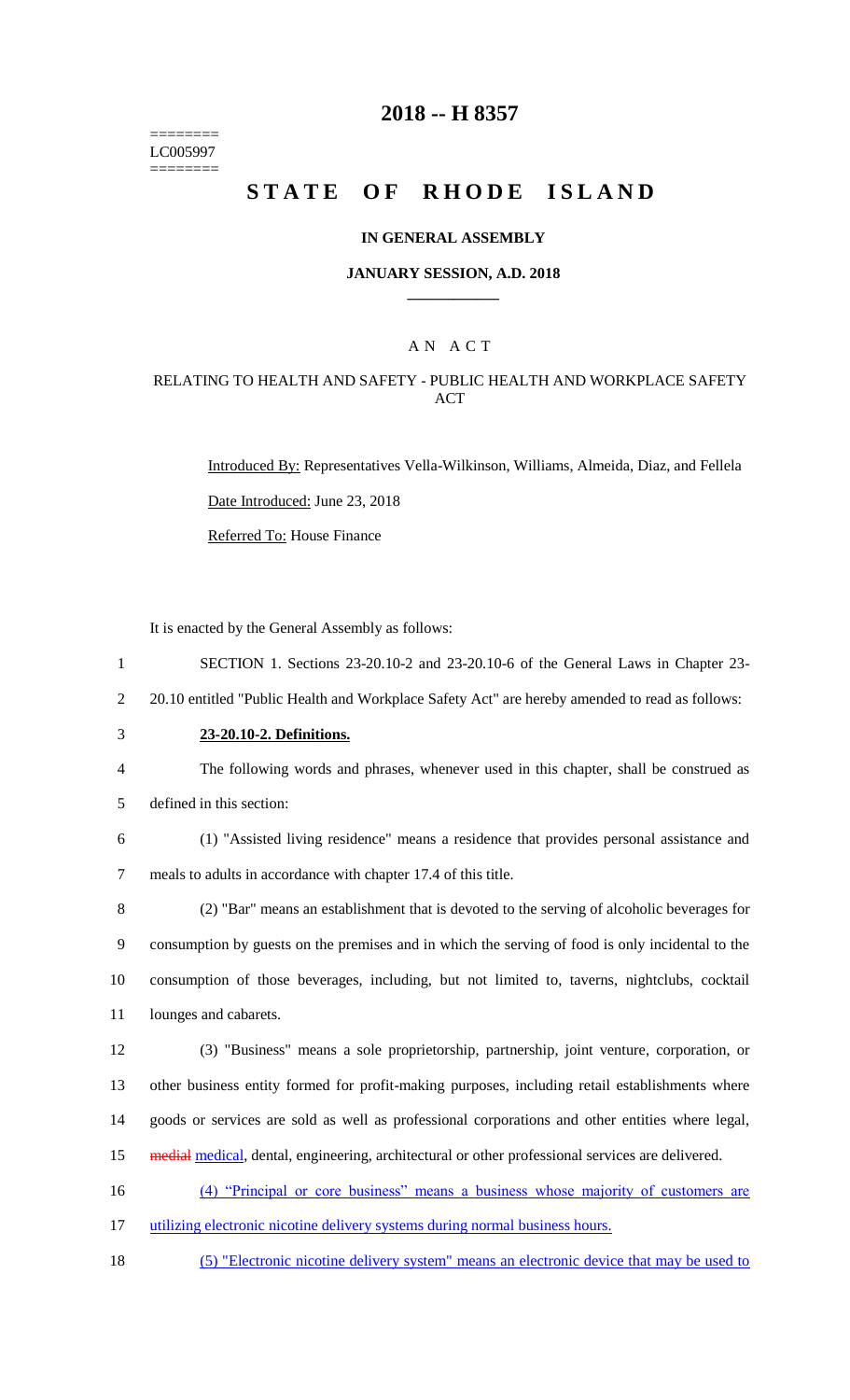1 simulate smoking in the delivery of nicotine or other substance to a person inhaling from the 2 device, and includes, but is not limited to, an electronic cigarette, electronic cigar, electronic 3 cigarillo, electronic pipe, or electronic hookah and any related device and any cartridge or other 4 component of such device. 5 (6) "Electronic nicotine delivery system store" means a retail store, excluding mall 6 kiosks, utilized primarily for the sale of electronic nicotine delivery system products and 7 accessories. 8 (7) "Electronic smoking device establishment" means any business which sells food or 9 alcohol and for which the principal or core business is selling electronic nicotine delivery system 10 devices and where combustible substances are prohibited. 11 (i) Effective July l, 2018, all establishments that open thereafter must demonstrate 12 quarterly, for a period of one year and annually thereafter, that the annual revenue generated from 13 the serving of electronic nicotine delivery system devices is thirty-three percent (33%) or more of 14 the total revenue for the establishment. Every such owner of an electronic smoking device 15 establishment shall register no later than January 1 of each year with the division of taxation and 16 shall provide, at a minimum, the owner's name and address and the name and address of the 17 electronic smoking device establishment. The division of taxation in the department of 18 administration shall be responsible for the determination under this section and shall promulgate 19 any rules or forms necessary for the implementation of this section. The division of taxation in 20 the department of administration shall be responsible for the determination under this section and 21 shall promulgate any rules or forms necessary for the implementation of this section.

 $\frac{(4)(8)}{2}$  "Employee" means a person who is employed by an employer in consideration for 23 direct or indirect monetary wages or profit and a person who volunteers his or her services for a 24 nonprofit entity.

 $25$   $\left(\frac{5}{9}\right)$  "Employer" means a person, business, partnership, association, corporation, 26 including a municipal corporation, trust or nonprofit entity that employs the services of one or 27 more individual persons.

28  $(6)(10)$  "Enclosed area" means all space between a floor and ceiling that is enclosed on 29 all sides by solid walls or windows (exclusive of doorways) that extend from the floor to the 30 ceiling.

 $\left(\frac{7}{11}\right)$  "Health care facility" means an office or institution providing care or treatment of diseases, whether physical, mental, emotional, or other medical, physiological or psychological conditions, including, but not limited to, hospitals, rehabilitation hospitals or other clinics, including weight control clinics, nursing homes, homes for the aging or chronically ill,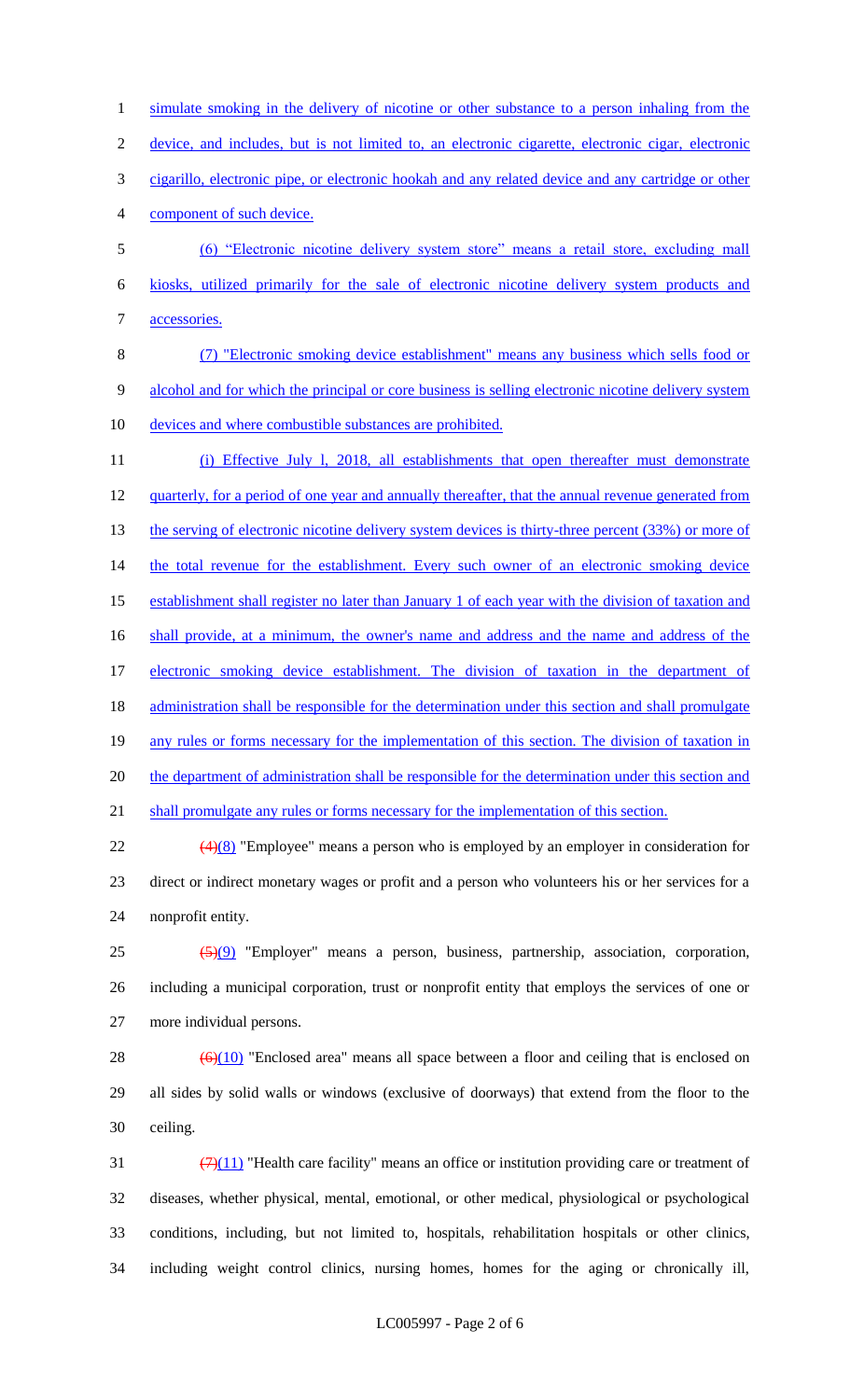laboratories, and offices of surgeons, chiropractors, physical therapists, physicians, dentists, and all specialists within these professions. This definition shall include all waiting rooms, hallways, private rooms, semi-private rooms, and wards within health care facilities.

 $\left(\frac{8}{12}\right)$  "Place of employment" means an area under the control of a public or private employer that employees normally frequent during the course of employment, including, but not limited to, work areas, employees lounges, restrooms, conference rooms, meeting rooms, classrooms, employee cafeterias, and hallways. Vehicles owned by a public or private employer are covered under this definition provided that the vehicle is used by more than one person. A private residence is not a "place of employment" unless it is used as a child care, adult day care, or health care facility.

 $\left(\frac{9}{13}\right)$  "Public place" means an enclosed area to which the public is invited or in which the public is permitted, including, but not limited to, banks, bars, educational facilities, health care facilities, laundromats, public transportation facilities, reception areas, restaurants, retail food production and marketing establishments, retail service establishments, retail stores, shopping malls, sports arenas, the state house, theaters and waiting rooms. A private residence is not a "public place" unless it is used as a child care, adult day care, or health care facility.

 $\frac{(10)(14)}{20}$  "Restaurant" means an eating establishment, including, but not limited to, coffee shops, cafeterias, and private and public school cafeterias, that gives or offers for sale food to the public, guests, or employees, as well as kitchens and catering facilities in which food is prepared on the premises for serving elsewhere. The term "restaurant" shall include a bar area within the restaurant.

 ( $\frac{(11)(15)}{11}$  "Retail tobacco store" means a retail store utilized primarily for the sale of tobacco, electronic cigarette products and accessories, or electronic nicotine delivery system 24 products in which the total annual revenues generated by the sale of other products are no greater than twenty-five percent (25%) of the total revenue for the establishment. The division of taxation shall be responsible for the determination under this section and shall promulgate any rules or forms necessary for the implementation of this section.

28  $\left(\frac{(12)(16)}{25}\right)$  "Service line" means an indoor line in which one or more persons are waiting for or receiving service of any kind, whether or not the service involves the exchange of money.

 $\frac{(13)(17)}{130}$  "Shopping mall" means an enclosed public walkway or hall area that serves to connect retail or professional establishments.

 (14)(18) "Smoking" or "smoke" means inhaling, exhaling, burning, or carrying any 33 lighted or heated cigar, cigarette, pipe, weed, plant, other tobacco product or plant product or 34 other combustible substance in any manner or in any form intended for inhalation in any manner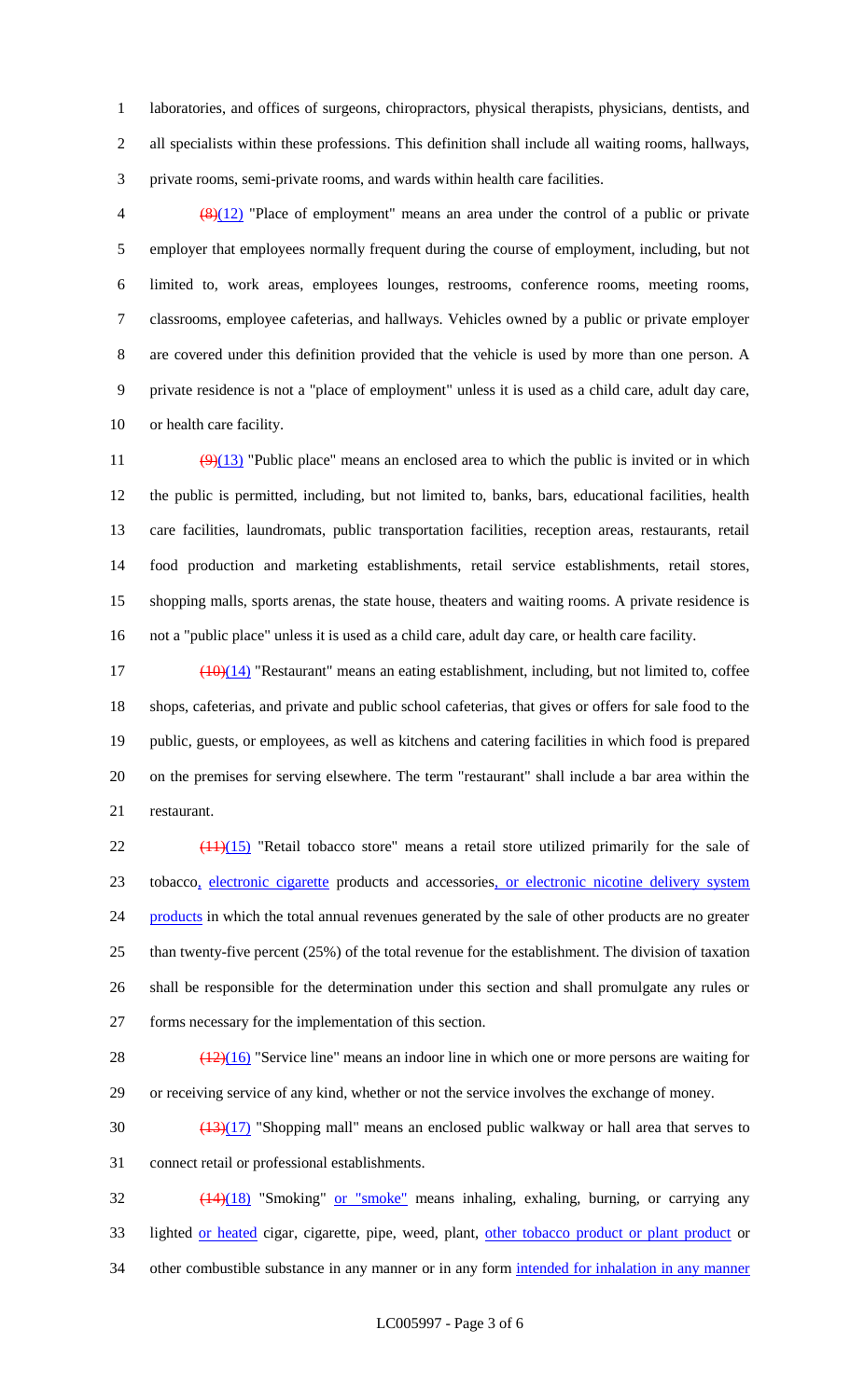or form. "Smoking" or "smoke" also includes the use of electronic cigarettes, electronic cigars, electronic pipes, electronic nicotine delivery system products or other similar products that rely 3 on vaporization or aerosolization; provided, however, that smoking shall not include burning during a religious ceremony.

 (15)(19) (a) "Smoking bar" means an establishment whose business is primarily devoted to the serving of tobacco products for consumption on the premises, in which the annual revenues generated by tobacco sales are greater than fifty percent (50%) of the total revenue for the establishment and the serving of food or alcohol is only incidental to the consumption of such tobacco products. Effective July 1, 2015, all existing establishments and establishments that open thereafter must demonstrate quarterly, for a period of one year and annually thereafter, that the annual revenue generated from the serving of tobacco products is greater than fifty percent (50%) of the total revenue for the establishment, and the serving of food, alcohol, or beverages is only incidental to the consumption of such tobacco products. Every owner of a smoking bar shall register no later than January 1 of each year with the division of taxation and shall provide, at a minimum, the owner's name and address and the name and address of the smoking bar. The division of taxation in the department of administration shall be responsible for the determination under this section and shall promulgate any rules or forms necessary for the implementation of this section. The division of taxation in the department of administration shall be responsible for the determination under this section and shall promulgate any rules or forms necessary for the implementation of this section.

 (b) Smoking bars shall only allow consumption of food and beverages sold by the establishment on the premises and the establishment shall have public access only from the street.

 (c) Any smoking bar, as defined herein, is required to provide a proper ventilation system that will prevent the migration of smoke into the street.

 (16)(20) "Sports arena" means sports pavilions, stadiums, (indoor or outdoor) organized sports fields, gymnasiums, health spas, boxing arenas, swimming pools, roller and ice rinks, bowling alleys, and other similar places where members of the general public assemble to engage in physical exercise, participate in athletic competition, or witness sports or other events.

29  $\left(\frac{(17)(21)}{(17)(21)}\right)$  "Legislature" means the general assembly of the state of Rhode Island.

**23-20.10-6. Where smoking not regulated.**

 (a) Notwithstanding any other provision of this chapter to the contrary, the following areas shall be exempt from the provisions of this chapter:

 (1) Private residences, except when used as a licensed child care, adult day care or health care facility;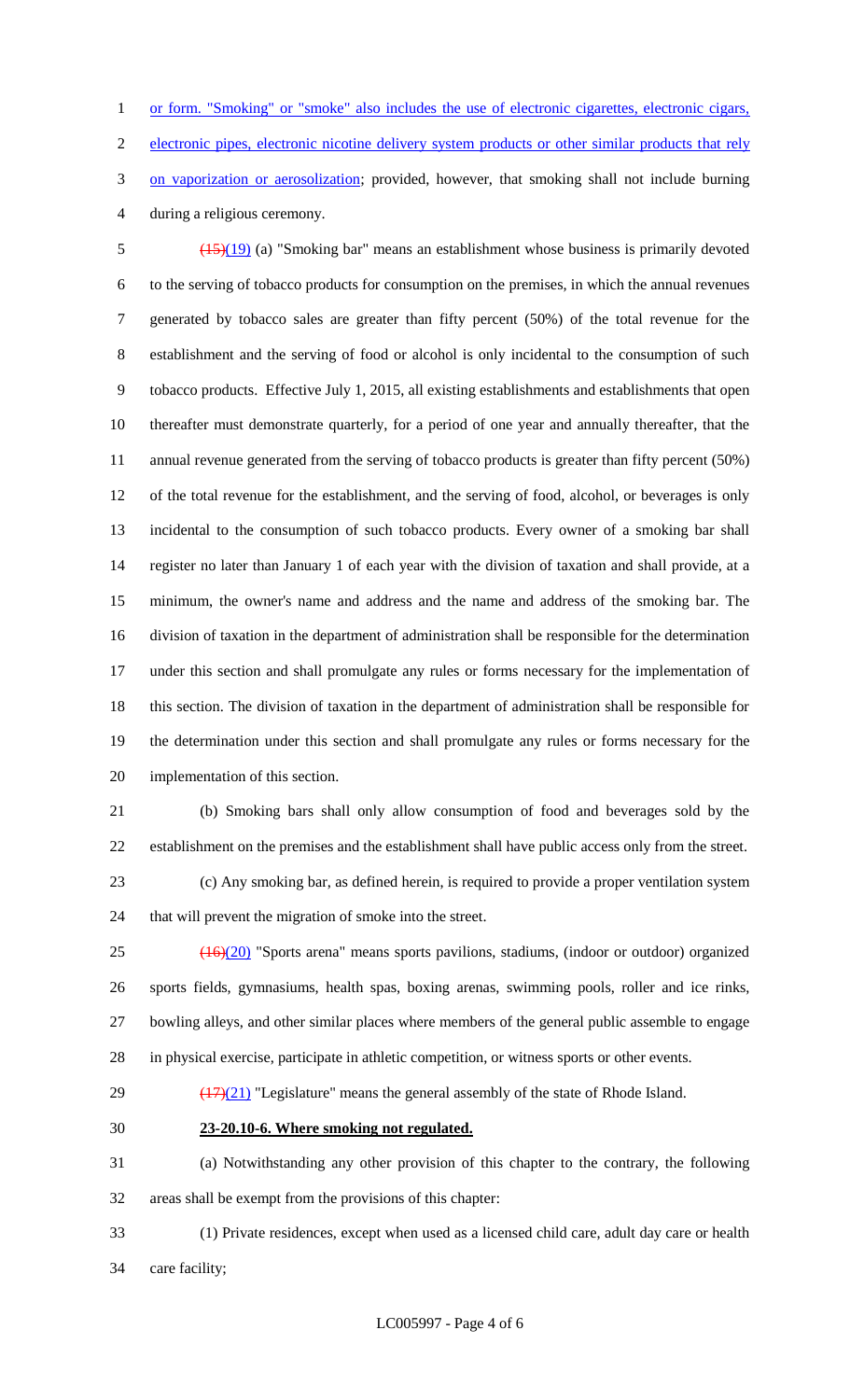| $\mathbf{1}$   | (2) Hotel and motel rooms that are rented to guests and are designated as smoking rooms;           |
|----------------|----------------------------------------------------------------------------------------------------|
| $\mathfrak{2}$ | provided, however, that not more than fifty percent (50%) of rooms rented to guests in a hotel or  |
| 3              | motel may be so designated;                                                                        |
| $\overline{4}$ | (3) Retail tobacco stores; provided that smoke from these places does not infiltrate into          |
| 5              | areas where smoking is prohibited under the provisions of this chapter;                            |
| 6              | (4) Private and semi-private rooms or designated areas in assisted living residences and           |
| $\overline{7}$ | nursing facilities as allowed by regulation of the department of health under chapters 17.4 and 17 |
| $8\,$          | of this title;                                                                                     |
| 9              | (5) Outdoor areas of places of employment, except those covered by the provisions of               |
| 10             | $§23-20.10-5;$                                                                                     |
| 11             | (6) Any smoking bar as defined in $\frac{23-20.10-2(15)}{2}$ § 23-20.10-2(19);                     |
| 12             | (7) [Deleted by P.L. 2005, ch. 22, §1 and P.L. 2005, ch. 23, §1].                                  |
| 13             | (8) [Deleted by P.L. 2005, ch. 22, §1 and P.L. 2005, ch. 23, §1].                                  |
| 14             | (9) Any electronic nicotine delivery system store as defined in $\S$ 23-20.10-2(6) and any         |
| 15             | electronic smoking device establishment as defined in) § 23-20.10-2 (7).                           |
| 16             | (b) The provisions of this chapter shall not apply to any stage performance provided that          |
| 17             | smoking is part of a theatrical production.                                                        |
| 18             | SECTION 2. This act shall take effect on July 1, 2018.                                             |

 $\equiv\equiv\equiv\equiv\equiv\equiv\equiv\equiv$ LC005997  $=$